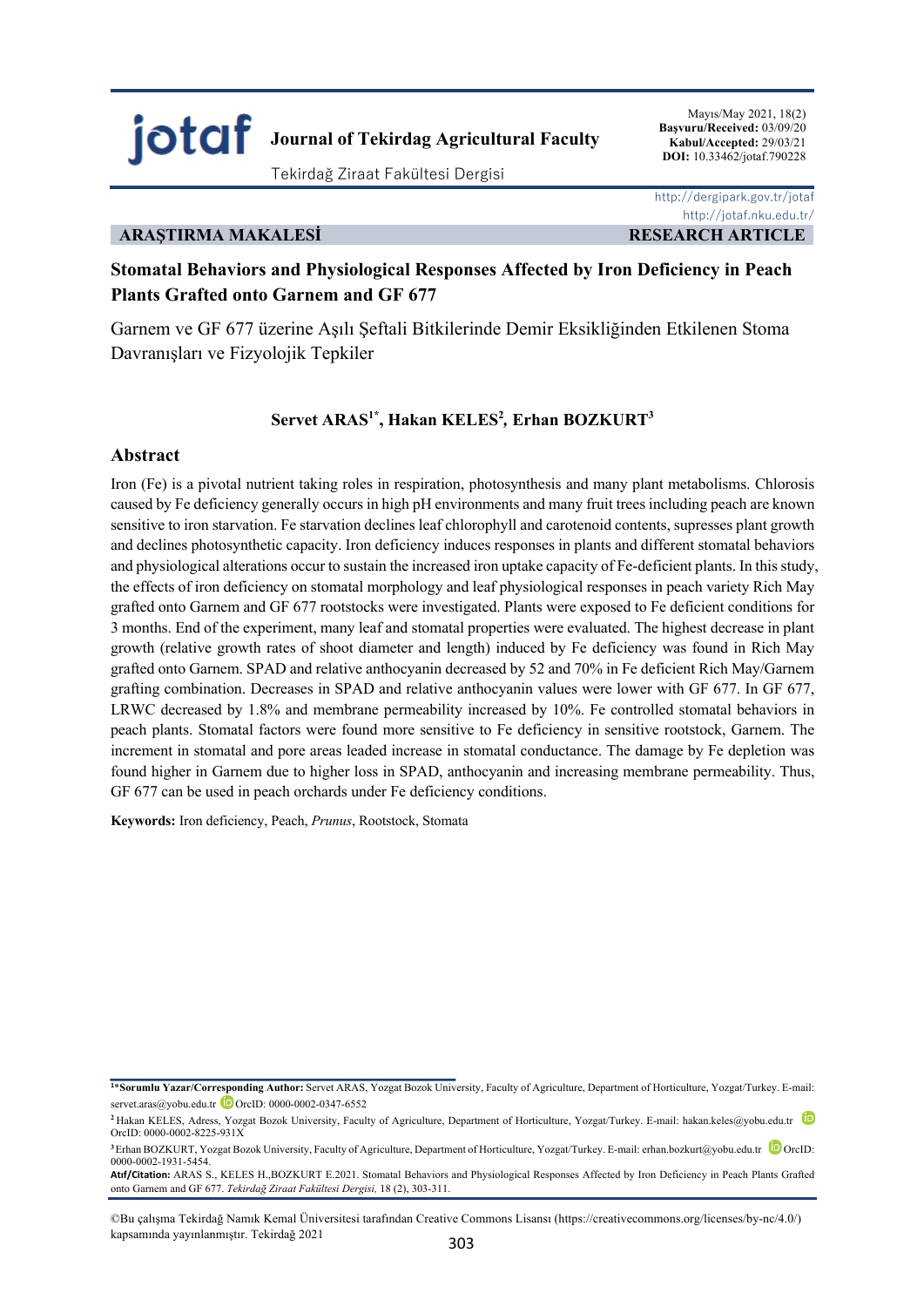# **Özet**

Demir (Fe), solunum, fotosentez ve bitkilerin birçok metabolizmasında rol alan çok önemli bir besindir. Fe eksikliğinden kaynaklanan kloroz genellikle yüksek pH'lı ortamlarda ortaya çıkar ve şeftali dahil birçok meyve ağacının demir eksikliğine duyarlı olduğu bilinmektedir. Fe eksikliği, yaprak klorofil ve karotenoid içeriğini azaltır, bitki büyümesini baskılar ve fotosentetik kapasiteyi düşürür. Demir eksikliği bitkilerde tepkilere neden olur ve stomaya ait farklı davranışlar ve fizyolojik tepkiler Fe eksikliği olan bitkilerin artan demir alım kapasitesini sürdürmek için meydana gelmektedir. Bu çalışmada Garnem ve GF 677 anaçlarına aşılı Rich May şeftali çeşidinde demir eksikliğinin stoma morfolojisi ve yaprak fizyolojik tepkileri üzerine etkileri araştırılmıştır. Bitkiler, 3 ay süreyle mineral eksikliği olan koşullara maruz bırakılmıştır. Denemenin sonunda birçok yaprak ve stoma özelliği değerlendirilmiştir. Fe noksanlığında bitki büyümesinde (sürgün çapı ve uzunluğunun nispi büyüme oranlarında) en yüksek azalış Garnem üzerine aşılı şeftalilerde görülüp, bununla birlikte yine Garnem anacına aşılı şeftalilerde SPAD ve nispi antosiyanin % 52 ve % 70 oranlarında azalmıştır. GF 677 anacı üzerine aşılı olan şeftalilerde ise SPAD ve nispi antosiyanin değerlerinde daha düşük kayba sahip olmuştur. Garnem anacına aşılı çeşitlerde yaprak oransal su içeriği (YOSİ) ve membran geçirgenliği Fe eksikliği ile artarken; GF 677'de YOSİ % 1,8 azalmış ve membran geçirgenliği % 10 artmıştır. Fe şeftali bitkisinde stoma davranışlarını kontrol etmiştir. Hassas anaç olan Garnem'de stoma faktörleri Fe eksikliğine daha duyarlı bulunmuştur. Stoma ve gözenek alanlarındaki artış, stoma iletkenliğinde artışa neden olmuştur. Fe eksikliği zararı, SPAD ve antosiyaninde daha yüksek kayıplardan ve artan membran geçirgenliğinden dolayı Garnem'de daha yüksek bulunmuştur. Bu yüzden GF 677, şeftali bahçelerinde Fe noksanlığı koşullarında kullanılabilir.

**Anahtar Kelimeler:** Demir eksikliği, Şeftali, *Prunus*, Anaç, Stoma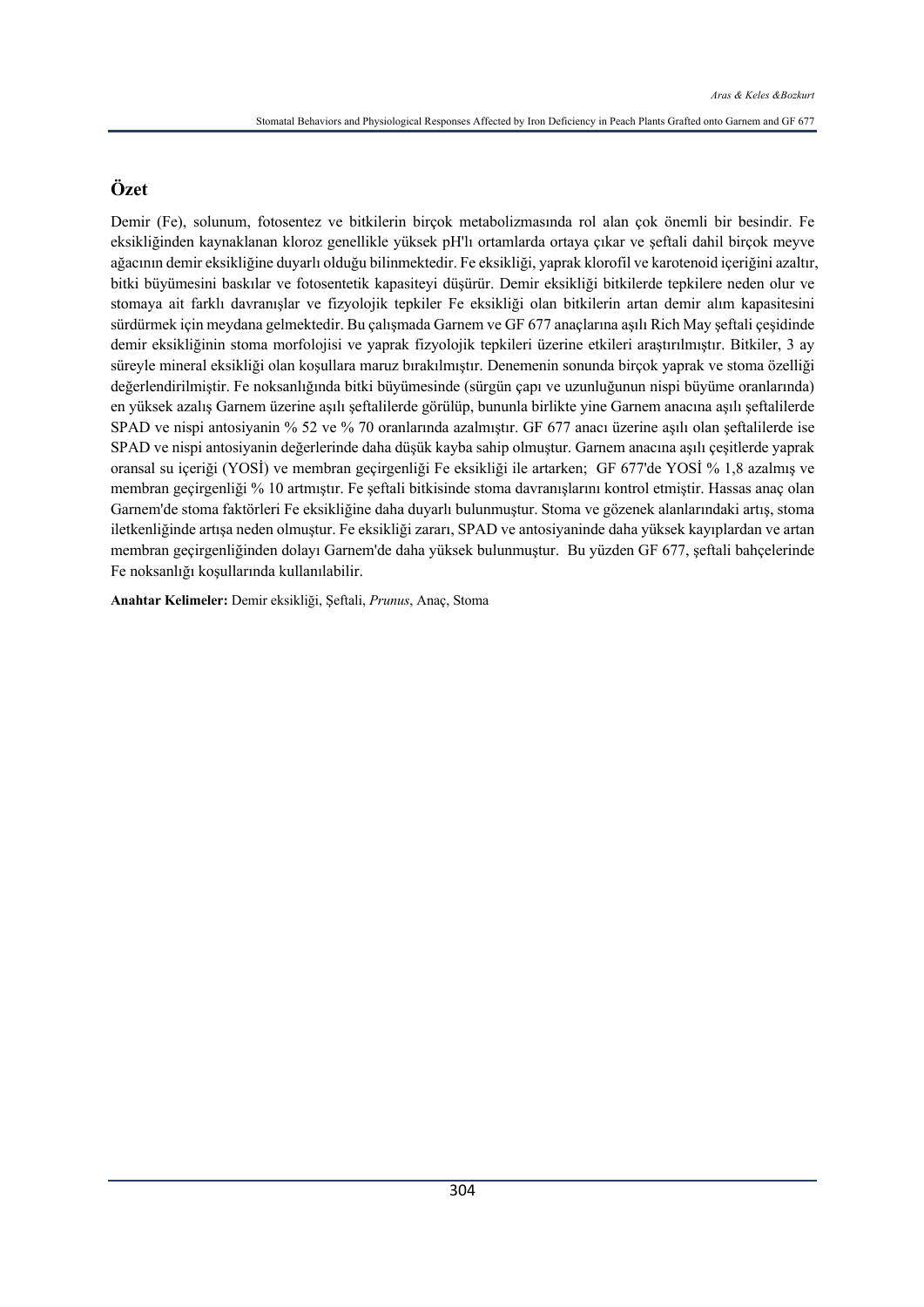### **1. Introduction**

Iron (Fe) is very important nutrient playing pivotal roles in respiration and photosynthesis (Kobayashi and Nishizawa, 2012). The symptom of Fe deficiency is leaf chlorosis which causes depression in plant growth (Gao et al., 2011). Chlorosis caused by Fe deficiency generally occurs in calcareous soils due to alkaline pH environments (Jiménez et al., 2011; Aras et al., 2018). Many fruit trees including peach are known sensitive to iron depletion (Eichert et al., 2010; Arikan et al., 2018). Fe starvation decreases leaf chlorophyll and carotenoid concentrations, depresses plant growth and declines photosynthetic capacity (Larbi et al., 2006; Fernández et al., 2008).

Iron is found predominantly in the form of  $Fe^{3+}$ , however plants take up Fe most readily in the form of form of  $Fe<sup>2+</sup>$ . Therefore, Fe<sup>3+</sup> must be reduced to Fe<sup>2+</sup> with some mechanisms (García et al., 2018). Two mechanisms are known to iron transition; one mechanism in which Ferricchelate-reductase (FC-R) an enzyme playing key role in Fe3+ reduction to Fe2+ called as strategy I and the other one is called strategy II and it provides chelation to Fe availability (Donnini et al., 2009; Aras et al., 2018). Fruit trees utilize strategy I with the FC-R enzyme for Fe availability.

Stomata enable gas exchange between leaf and environment (Vráblová et al., 2018). Stress conditions induce changes in stomatal behaviors to adapt to environment. Changes in stomatal morphology play pivotal role in controlling gas exchange. Stomatal behavior can be evaluated by stomatal density, pore size and pore area (Gerardin et al., 2018). Kiani-Pouya et al. (2020) reported that salinity-tolerant barley plants reduced stomata density in order to decline water loss. In addition, many studies represented that drought stress causes decrease in stomatal aperture (Romero-Romero et al., 2018; Junlin et al., 2019). However, to our knowledge, a few studies are reporting the effects of Fe deficiency on stomatal properties in grafted peach.

The utilize of stress tolerant rootstocks represents a solution to alleviate stress damage (Aras and Eşitken, 2018). GF 677 rootstock is known Fe chlorosis-tolerant (Tagliavini and Rombola, 2001) and Garnem is sensitive to Fe chlorosis (Jiménez et al., 2008). Influence of Fe chlorosis on leaf anatomy was studied in previous experiments (Fernández et al., 2008; Eichert et al., 2010), in our study we focused on the stomatal properties under Fe starvation. Thus in the present experiment, we compared stomatal properties of peach plants grafted onto GF 677 and Garnem rootstocks under Fe deficiency conditions and the results were further evaluated by some plant growth traits and leaf physiological responses.

### **2. Materials and Methods**

The experiment was performed in March of 2020 in a semi-controlled greenhouse (controlling climate factors) at the Yozgat Bozok University. One-year-old grafted plants from grafting combinations consisting of one peach cultivar; Rich May (*Prunus persica* Batsch) and two rootstocks; GF 677 (*Prunus amygdalus* x *P. persica*) and Garnem (*P. dulcis* x *P. persica*) were planted in 10 L pots containing perlite. The experiment was laid out in a randomized plot design with three replications involving five plants for each grafting combinations in each replication. Plants were treated with Hoagland solution (Hoagland and Arnon, 1950) for two months and, then were subjected to Fe deficient Hoagland solution for period of 3 months. In control groups Hoagland solution was used. Plants were fertigated once a week and pH of the solution was adjusted to 6.3. In the conclusion of the study, leaf and stomatal properties were evaluated.

### *2.1. Morphological measurements*

Relative growth performances of different graft combinations under Fe depletion were determined in terms of shoot diameters and shoot length. Measurements of the shoot diameter and length were performed with a digital caliper (Mitutoyo) and ruler, respectively. The relative growth rates (RGR) were calculated using the equation (1) given below (Del Amor and Marcelis, 2003):

$$
RGR = 100 \text{ x } [(lnXt_2 - lnXt_1) / (t_2 - t_1)] \tag{Eq.1}
$$

with t<sub>2</sub> - t<sub>1</sub> = 90 days (duration of Fe depletion experiment),  $Xt<sub>2</sub>$  = final shoot diameter and shoot length,  $Xt<sub>1</sub>$  = initial shoot diameter and shoot length.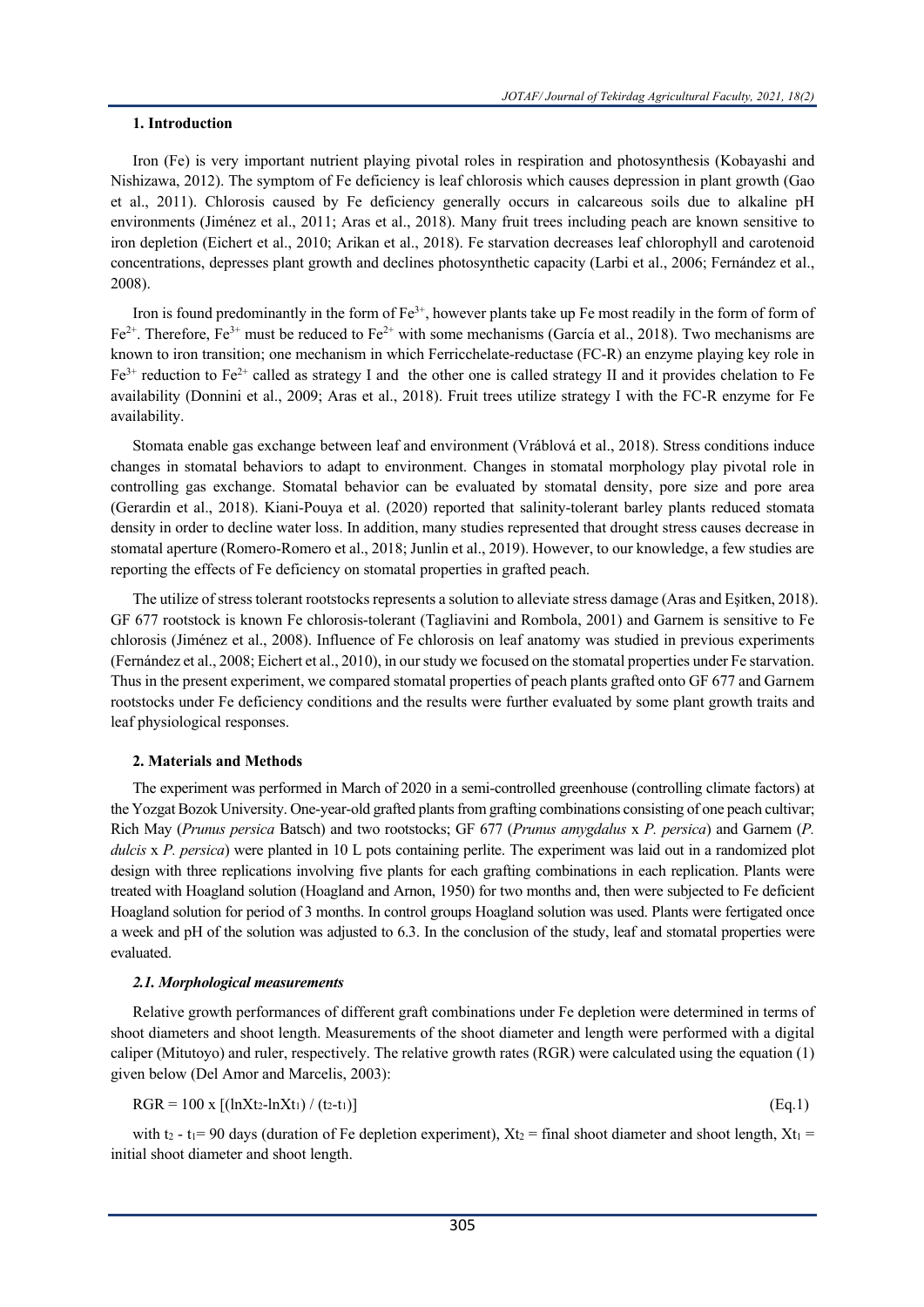#### *2.2. Physiological measurements*

Relative chlorophyll (SPAD) content was determined by a Minolta SPAD-502 chlorophyll meter (Minolta Camera Co, Ltd, Osaka, Japan). Stomatal conductivity and leaf temperature were conducted on the youngest fully expanded leaves on upper branches of the plants with leaf porometer (Li-COR). Relative anthocyanin content of the leaves was measured with an Anthocyanin Content Meter (ACM-200 plus).

Leaf relative water content (LRWC) was determined by the following equation (2) of Smart and Bingham (1974):

$$
LRWC(\%) = [(FW-DW)/(TW-DW)] \times 100
$$
 (Eq.2)

with FW= fresh weight, DW= dry weight, TW= turgor weight

The procedure of membrane permeability (electrolyte leakage) based on Lutts et al. (1996) was utilized with an electrical conductivity (EC) meter. The leaf samples with 1 cm segments were imbibed in 10 mL of distilled water and incubated at room temperature (25℃) on a shaker (100 rpm) for 24 h. Electrical conductivity of bathing solution (EC<sub>1</sub>) was measured after incubation. The same samples were then placed in an autoclave at  $120°C$  for 20 min and the second measurement  $(EC_2)$  was taken after cooling solution to room temperature. The electrolyte leakage was calculated as  $EC_1/EC_2$  and expressed as percent.

#### *2.3. Stomatal properties*

Stomatal characteristics were measured on the abaxial surface of the leaves under light microscope. The samples of leaves taken from the treatments were stored in a 70% ethanol solution. The leaf pieces were bleached in a 100% ethanol solution to observe stomatal morphology and placed on a slide and visualized with a light microscope (Olympus CX21) coupled to a digital camera (Kameram 5). Stomatal length, width, perimeter, pore length, width, perimeter and stomata density were measured. Stomata area and pore area were calculated with the following equation (3) (Zhu et al., 2019):

Stomata area = 
$$
(\pi^*SL^*SW)/4
$$
, Pore area =  $(\pi^*PL^*PW)/4$  (Eq.3)

with SL= stomatal length, SW= stomatal width, PL= pore length, PW= pore width

#### *2.4. Statistical analyses*

The statistical analyses were performed with the statistical software package SPSS, version 20.0. Data were subjected to two-way ANOVA and means were separated by the Duncan's test at a significance level of P<0.05.

#### **3. Results and Discussion**

#### *3.1. Plant growth and physiological responses*

Iron deficiency significantly affected plant growth in grafted peach plants (*Table 1*). The highest decrease in plant growth by Fe deficiency was found in Rich May grafted onto Garnem. Under Fe deficiency conditions all plants in grafting combinations produced lower shoot RGR related to control plants. The higher decreases were recorded in Rich May/Garnem. Concerning shoot RGR in diameter and in length Rootstock Garnem resulted in 9 and 50% respectively decrease under Fe depletion. Alternatively decreases in shoot RGR in diameter and in length with GF 677 rootstock were 6 and 10%, respectively.

| Variety/Rootstock | <b>Treatments</b> | shoot RGR in diameter | shoot RGR in length |
|-------------------|-------------------|-----------------------|---------------------|
|                   | Control           | $0.5587$ a            | 0.8967a             |
| Rich May/Garnem   | Fe deficient      | 0.5049 b              | 0.4418 b            |
|                   | Control           | 0.7015a               | 0.6781a             |
| Rich May/GF 677   | Fe deficient      | 0.6543 b              | 0.6107 b            |

*Table 1. Effects of Fe deficiency on shoot growth in grafted peach plants*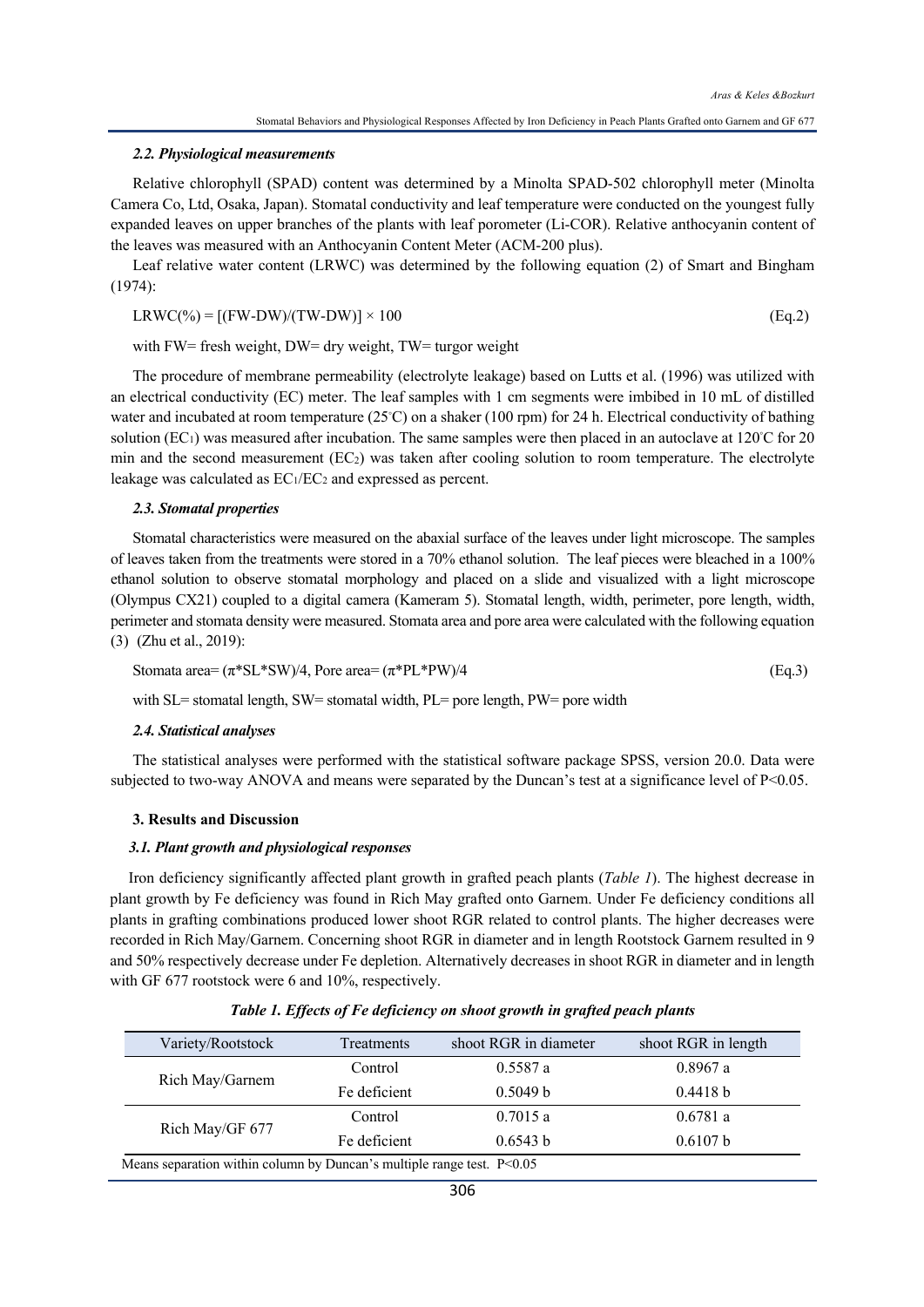The physiological responses of peach leaves were also statistically influenced by Fe deficiency. SPAD values and relative anthocyanin content decreased by 52 and 70% in Rich May/Garnem grafting combinations under Fe deficiency (*Table 2*). As in the case of shoot RGR the losses were lower in plants graftted onto GF 677. Alternatively stomatal conductance increased with rootstock Garnem whereas it decreased with rootstock GF 677 (*Table 2*).

The leaf temperature, membrane permeability and LRWC were also affected by rootstocks under Fe deficiency. The leaf temperature decreased by 3.0% in Garnem while increased by 3.4% in GF 677 (*Table 3*). Fe deficiency increased LRWC and membrane permeability increased in Garnem. In GF 677, LRWC decreased by 1.8% and membrane permeability increased 10% (*Table 3*).

| grupea peach piants |              |                    |                   |                                         |  |  |
|---------------------|--------------|--------------------|-------------------|-----------------------------------------|--|--|
| Variety/Rootstock   | Treatments   | <b>SPAD</b>        | Relative          | Stomatal conductance                    |  |  |
|                     |              | value              | anthocyanin value | (mmol m <sup>-2</sup> s <sup>-1</sup> ) |  |  |
| Rich May/Garnem     | Control      | 48.03a             | 13.4a             | 111.4 N <sub>S</sub>                    |  |  |
|                     | Fe deficient | 23.93 <sub>b</sub> | 3.96 <sub>b</sub> | 117.3                                   |  |  |
| Rich May/GF 677     | Control      | 45.9a              | 11.96a            | 145.6 a                                 |  |  |
|                     | Fe deficient | 31.5 <sub>b</sub>  | 6.56 <sub>b</sub> | 96.5 <sub>b</sub>                       |  |  |

*Table 2. Effects of Fe deficiency on SPAD value, relative anthocyanin content and stomatal conductance in grafted peach plants*

Means separation within column by Duncan's multiple range test. P<0.05, NS: Non Significant

*Table 3. Effects of Fe deficiency on leaf temperature, LRWC and membrane permeability in grafted peach plants*

| punis             |                   |                   |                    |                      |  |  |
|-------------------|-------------------|-------------------|--------------------|----------------------|--|--|
| Variety/Rootstock | <b>Treatments</b> | Leaf temperature  | <b>LRWC</b>        | Membrane             |  |  |
|                   |                   | $({}^{\circ}C)$   | (%)                | permeability $(\% )$ |  |  |
| Rich May/Garnem   | Control           | 33.03a            | 86.44 <sub>b</sub> | 32.27 <sub>b</sub>   |  |  |
|                   | Fe deficient      | 32.03 b           | 91.16a             | 37.89 a              |  |  |
| Rich May/GF 677   | Control           | 32.9 <sub>b</sub> | 86.50a             | 40.16 b              |  |  |
|                   | Fe deficient      | 34.03a            | 84.96 b            | 44.07a               |  |  |

Means separation within column by Duncan's multiple range test. P<0.05, NS: Non Significant

### *3.2. Stomatal behaviors*

Stomatal morphology was affected by Fe deficiency results differed between rotstocks (*Table 4* and *Table 5*). Peach plants grafted onto Garnem produced higher means of stomatal length, width and perimeter under Fe deficiency conditions. In Rich May grafted on GF 677, stomatal length increased by 3% and stomatal width and perimeter decreased by 8.5 and 5.0%, respectively. Fe deficient Garnem had lower stomatal density and higher stomatal area compared to control. In GF 677, stomatal density and area decreased under Fe deficiency.

In Rich May/GF 677 graft combination pore length, width, perimeter and area were tend to be decreased by Fe deficiency (*Table 5*). In Rich May/Garnem, pore width decreased while pore length, perimeter and area increased by Fe deficiency.

*Table 4. Effects of Fe deficiency on stomatal properties in grafted peach plants*

|                   |              | Stomatal           | Stomatal           | Stomatal           | Stomatal           | Stomatal           |
|-------------------|--------------|--------------------|--------------------|--------------------|--------------------|--------------------|
| Variety/Rootstock | Treatments   | length             | width $(\mu m)$    | perimeter          | density (no.       | area $(\mu m^2)$   |
|                   |              | $(\mu m)$          |                    | $(\mu m)$          | $mm^{-2}$ )        |                    |
| Rich May/Garnem   | Control      | 29.66 <sub>b</sub> | 22.66 <sub>b</sub> | 91.74 <sub>b</sub> | 372.0a             | 530.1 <sub>b</sub> |
|                   | Fe deficient | 32.5a              | 23.9a              | 98.56 a            | 340.3 <sub>b</sub> | 610.2 a            |
| Rich May/GF 677   | Control      | 31.83 b            | 25.43a             | 98.66 a            | 293.3a             | 636.5 a            |
|                   | Fe deficient | 32.83a             | 23.26 <sub>b</sub> | 93.83 b            | 283.0 <sub>b</sub> | 601.3 b            |

Means separation within column by Duncan's multiple range test. P<0.05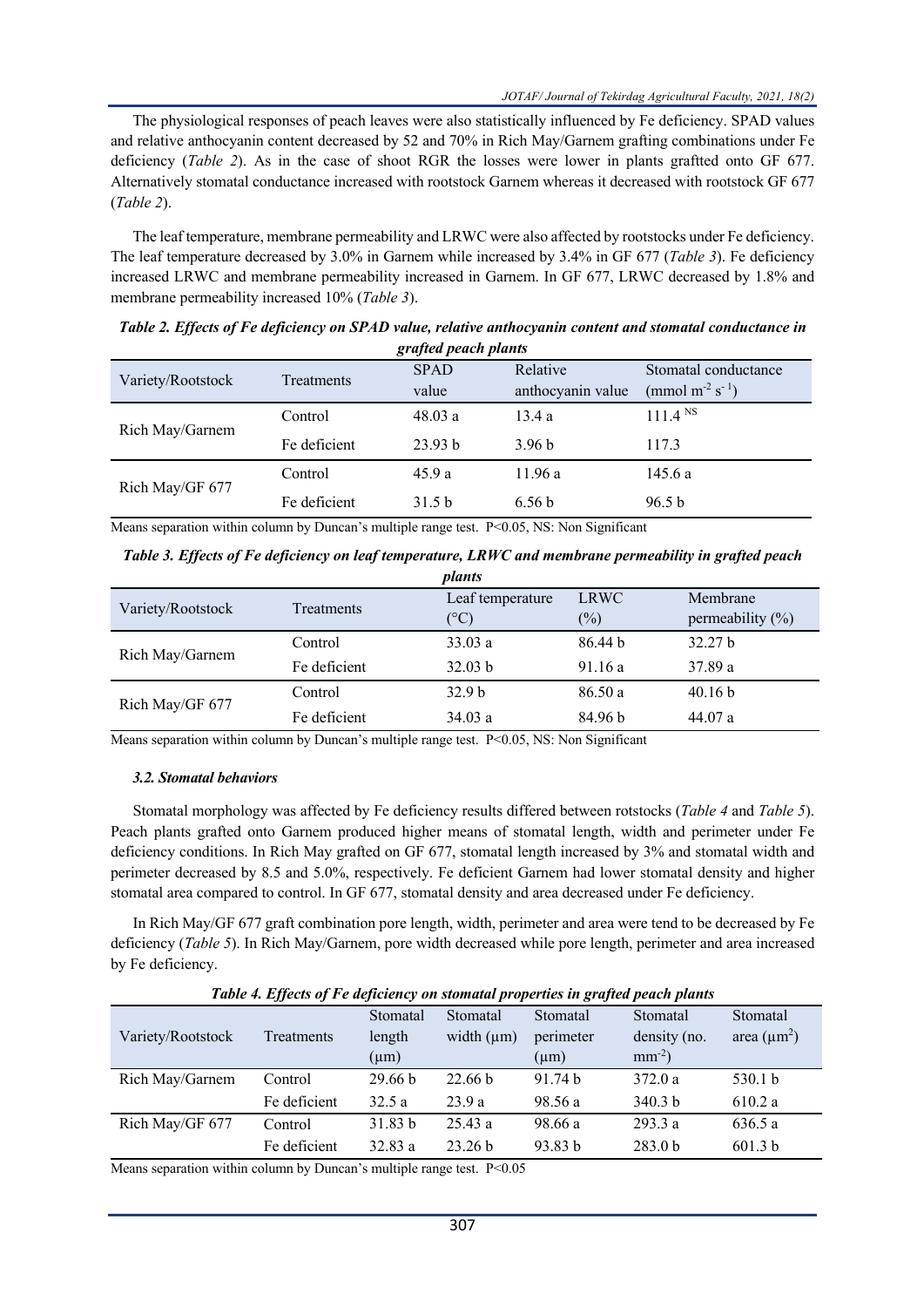| Table 5. Effects of Fe deficiency on pore properties in grafted peach plants |              |                    |            |                    |                    |
|------------------------------------------------------------------------------|--------------|--------------------|------------|--------------------|--------------------|
|                                                                              |              | Pore length        | Pore width | Pore               | Pore area          |
| Variety/Rootstock                                                            | Treatments   | $(\mu m)$          | $(\mu m)$  | perimeter          | $(\mu m^2)$        |
|                                                                              |              |                    |            | $(\mu m)$          |                    |
| Rich May/Garnem                                                              | Control      | 14.66 b            | $7.3$ NS   | 40.68 $N$ S        | 84.04 <sub>b</sub> |
|                                                                              | Fe deficient | 15.35a             | 7.2        | 40.75              | 87.72 a            |
| Rich May/GF 677                                                              | Control      | 17.46a             | 8.03a      | 48.06a             | 110.71a            |
|                                                                              | Fe deficient | 16.30 <sub>b</sub> | 7.6 b      | 45.30 <sub>b</sub> | 97.41 <sub>b</sub> |

Stomatal Behaviors and Physiological Responses Affected by Iron Deficiency in Peach Plants Grafted onto Garnem and GF 677

Means separation within column by Duncan's multiple range test. P<0.05, NS: Non Significant

### **4. Discussion**

Current experiment revealed that leaf chlorosis and necrosis were observed in both rootstocks under Fe deficiency conditions. The degree of the Fe chlorosis was found to be higher in Rich May/ Garnem than those in Rich May/ GF 677 graft combinations.

### *4.1. Plant growth*

Retardation in plant growth has been reported in many fruit trees imposed to environmental stress factors (Yin et al., 2010; Aras and Eşitken, 2018). Gruber and Kosegarten (2002) stated that restriction in plant growth is a clear symptom of Fe deficient plants. Iron takes a key role in photosynthesis and electron transport system (Morales et al., 1990), thus depressed growth could be caused by decline in photosynthesis (not determined in the present study) due to Fe deficiency. In the present study, we evaluated plant growth in terms of RGR of shoot diameter and length. Relative growth rate is an important indicator of plant growth affected by net assimilation rate, leaf area, dry matter distribution are related to the characteristics of the rootstocks (Solari et al., 2006; Aras et al., 2019). Fe deficiency caused a remarkable decrease in the RGRs. The decline in the RGRs was more pronounced in Rich May/Garnem.

#### *4.2. Physiological responses*

Iron takes pivotal roles in function of chloroplast and the Fe deficiency leads to a decline in chlorophyll content (Valipour et al., 2020) and causes interveinal chlorosis (Molassiotis et al., 2006; Aras et al., 2018). SPAD value quantifies the relative chlorophyll content in the leaves and in our study SPAD decreased by Fe deficiency in both rootstocks. Djennane et al. (2011) reported that SPAD value decrease from 30.6 to 24.4 in pear genotypes under Fedepletion conditions. Decrease in SPAD was higher in Rich May/Garnem in our study. Similar to chlorophyll, relative anthocyanin content decreased under Fe deficiency. It has been reported that many nutrients including Fe take a role in anthocyanin biosynthesis (Shi et al., 2017). From this point of view it can be speculated that rootstock GF 677 has a reducing effect on losses in anthocyanin content compared to Garnem under Fe deficiency conditions.

Iron deficiency damaged cell membranes in peach plants determined by membrane permeability. The damage was higher in Garnem compared to GF 677. Increment in membrane permeability was reported in many environmental stress studies regarding salinity (Aras and Eşitken, 2018), drought (Bat et al., 2020). Here we report that under Fe deficient conditions cell membrane damage was lower in GF 677 than in Garnem.

Stomatal conductance is affected by environmental factors (Pouyafard et al., 2016) and was differently affected by Fe deficiency. The value increased in Garnem, while it decreased in GF 677 under Fe deficiency conditions. Sharma et al. (2016) reported that stomatal conductance increase in cauliflower under Fe deficiency. Alternatively Mattiello et al. (2015) stated that stomatal conductance decreased under zinc (Zn) deficiency. We suggest that Fe deprivation increased leaf transpiration thus promoted uptake of Fe from rhizosphere consequently led to decrease in leaf temperature and increase in LRWC in Rich May/Garnem.

#### *4.3. Stomatal behaviors*

Plants control stomatal morphology against stress factors (Demirbaş and Balkan, 2018). Decline in stomatal density and area is well reported under drought conditions (Romero-Romero et al., 2018; Junlin et al., 2019). However, there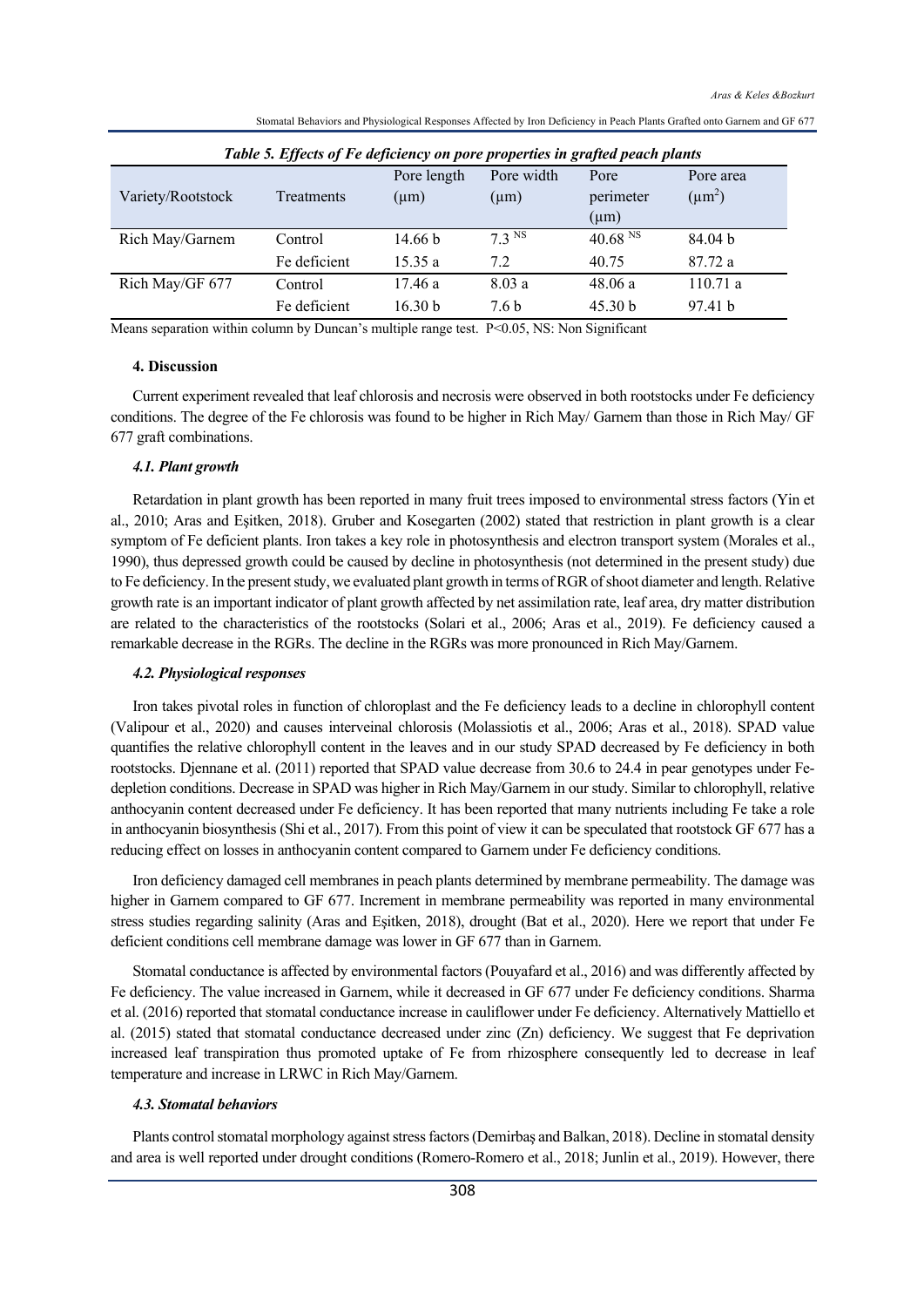is no clear result on stomatal behaviors under Fe deficient conditions. In a previous experiment, stomatal pore area of peach leaves decreased by 49% under Fe deficiency conditions (Fernández et al., 2008). In the current study, we evaluated stomatal behaviors in terms of stomata (whole stomata) and pore (stomatal aperture). We found that stomatal density decreased by Fe deficiency in peach plants. However rootstock responses varied. Stomatal and pore areas increased in Garnem while the values decreased in GF 677 in Fe deficient conditions. While Fe deficiency give rise to stomatal perimeter when used Garnem, it did not affect pore perimeter. On the other hand with rootstock GF 677 both stomatal perimeter and pore perimeter declined under Fe deficiency. These results support the increment in stomatal conductance in Garnem and decline in stomatal conductance in GF 677. Mineral uptake by roots is provided by leaf transpiration (Alarcón et al., 1999) and we concluded that Garnem rootstock led to an increase in stomatal conductance and stomatal and pore area under Fe deficiency. GF 677 tolerated Fe deficiency and did not required high stomatal conductance and stomatal area. Ridolfi and Garrec (2000) stated that stomatal density increased in beech leaves under Ca and Mg conditions. Mattiello et al. (2015) reported that stomata density increased in maize leaves under Zn deficiency conditions. Stomatal density decreased by boron deficiency in Dittrichia viscosa plant (Stavrianakou et al., 2006).

Stomatal respond to signals under stress conditions and smaller stomata faster respond to signaling cues (Lawson and Matthews, 2020). In our study, decreases in stomatal perimeter and area in GF 677 suggest faster stomatal closure and decline in stomatal conductance.

### **5. Conclusion**

Iron controlled stomatal behaviors in peach plant. Stomatal factors were found to be more sensitive to Fe deficiency in sensitive rootstock, Garnem. Moreover, increment in stomatal and pore areas led to an increase in stomatal conductance. Fe deficiency stimulated decrease in Chlorophyll and anthocyanin values and increase in leaf damage. The damage caused by Fe depletion was found to be higher in Garnem presumably due to higher losses in SPAD and anthocyanin values and increasing membrane permeability. This study offers evidences for a better understanding over detrimental influences of Fe-deficiency at the leaf level.

### **Acknowledgement**

This study was supported by the grants from Yozgat Bozok University with Project Coordination Application and Research Center with 6602c-ZF/20-387 project number.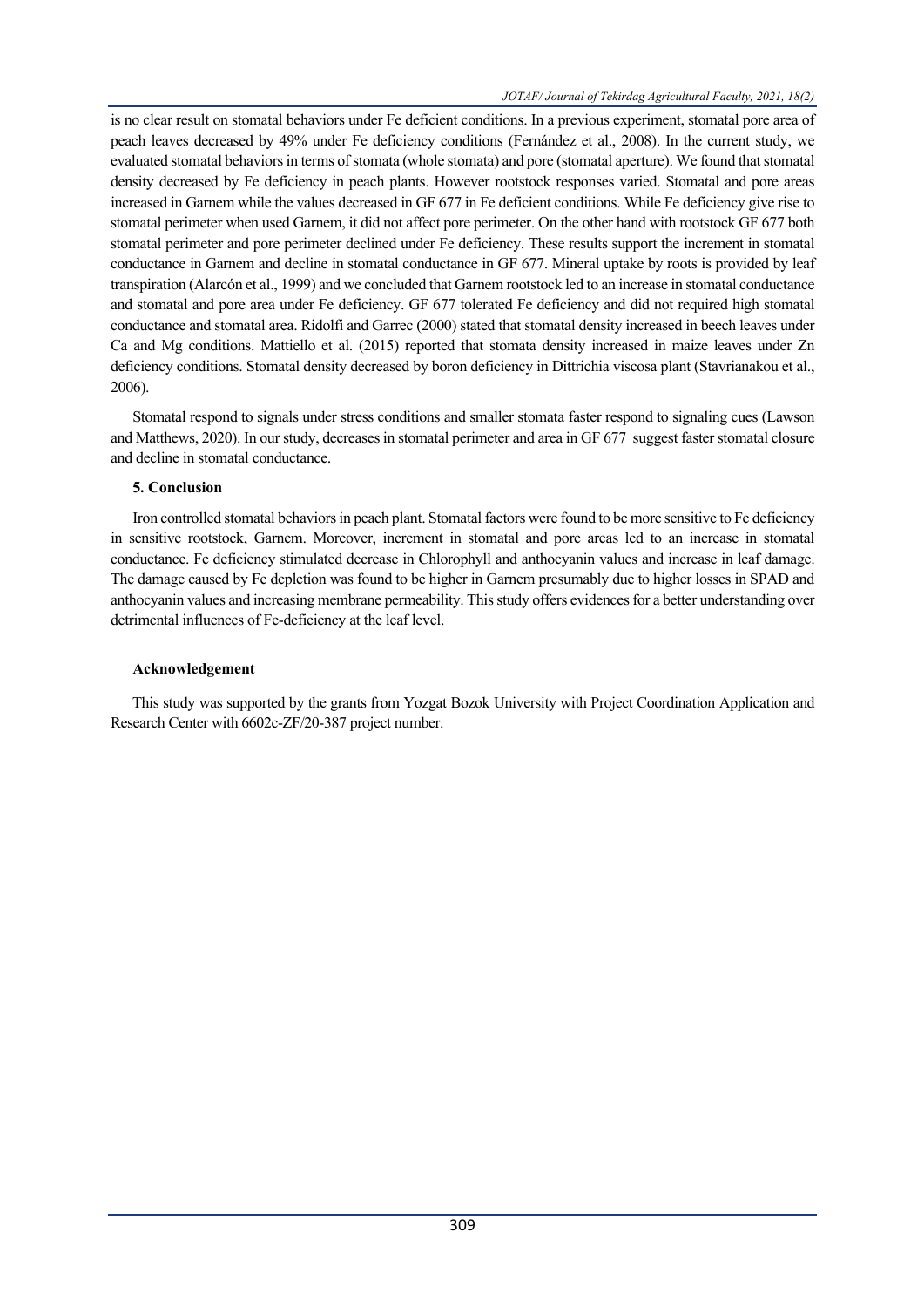#### **References**

- Alarcón, A. L., Madrid, R., Egea, C., Guillén, I. (1999). Calcium deficiency provoked by the application of different forms and concentrations of Ca2+ to soil-less cultivated muskmelons. Scientia Horticulturae, 81(1): 89-102.
- Aras, S., Eşitken, A. (2018). Physiological responses of cherry rootstocks to short term salinity. Erwerbs-Obstbau, 60: 161-164.
- Aras, S., Arıkan, Ş., İpek, M., Eşitken, A., Pırlak, L., Dönmez, M. F., Turan, M. (2018). Plant growth promoting rhizobacteria enhanced leaf organic acids, FC-R activity and Fe nutrition of apple under lime soil conditions. Acta Physiologiae Plantarum, 40(6):120.
- Aras, S., Eşitken, A., Karakurt, Y. (2019). Morphological and physiological responses and some WRKY genes expression in cherry rootstocks under salt stress. Spanish Journal of Agricultural Research, 17(4): 0806.
- Arikan, Ş., Eşitken, A., İpek, M., Aras, S., Şahin, M., Pırlak, L., Dönmez, M. F., Turan, M. (2018). Effect of plant growth promoting rhizobacteria on Fe acquisition in peach (Prunus persica L) under calcareous soil conditions. Journal of Plant Nutrition, 41 (17): 2141- 2150.
- Bat, M., Tunçtürk, R., Tunçtürk, M. (2020). Ekinezya (Echinacea purpurea L.) bitkisinde kuraklık stresi ve deniz yosunu uygulamalarının bazı fizyolojik parametreler üzerine etkisi. KSÜ Tarım ve Doğa Dergisi, 23(1): 99-107.
- Del Amor, F., Marcelis, L. F. M. (2003). Regulation of nutrient uptake, water uptake and growth under calcium starvation and recovery. Journal of Horticultural Science and Biotechnology, 7: 343-349.
- Demirbaş, S., Balkan, A. (2018). Tuz stresi koşullarında bazı tritikale çeşitlerinin hidrojen peroksit (H<sub>2</sub>O<sub>2</sub>) ön uygulamasına tepkileri. Journal of Tekirdag Agricultural Faculty, 15(2): 5-13.
- Djennane, S., Cesbron, C., Sourice, S., Cournol, R., Dupuis, F., Eychenne, M., Loridon, K., Chevreau, E. (2011). Iron homeostasis and fire blight susceptibility in transgenic pear plants overexpressing a pea ferritin gene. Plant Science, 180(5): 694-701.
- Donnini, S., Castagna, A., Ranieri, A., Zocchi, G. (2009). Differential responses in pear and quince genotypes induced by Fe deficiency and bicarbonate. Journal of Plant Physiology, 166(11): 1181-1193.
- Eichert, T., Peguero-Pina, J. J., Gil-Pelegrín, E., Heredia, A., Fernández, V. (2010). Effects of iron chlorosis and iron resupply on leaf xylem architecture, water relations, gas exchange and stomatal performance of field-grown peach (*Prunus persica*). Physiologia Plantarum, 138(1): 48-59.
- Fernández, V., Eichert, T., Del Río, V., López-Casado, G., Heredia-Guerrero, J. A., Abadía, A., Heredia, A., Abadía, J. (2008). Leaf structural changes associated with iron deficiency chlorosis in field-grown pear and peach: physiological implications. Plant and Soil, 311(1-2): 161.
- Gao, C., Wang, Y., Xiao, D. S., Qiu, C. P., Han, D. G., Zhang, X. Z., Wu, T., Han, Z. H. (2011). Comparison of cadmium-induced irondeficiency responses and genuine iron-deficiency responses in Malus xiaojinensis. Plant Science, 181(3): 269-274.
- Garcia, M. J., Corpas, F. J., Lucena, C., Alcantara, E., Perez-Vicente, R., Zamarreno, A. M., Bacaicoa, E., Garcia-Mina, J. M., Bauer, P., Romera, F. J. (2018). A shoot Fe signaling pathway requiring the OPT3 transporter controls GSNO reductase and ethylene in Arabidopsis thaliana roots. Frontiers in Plant Science, 9: 1325.
- Gerardin, T., Douthe, C., Flexas, J., Brendel, O. (2018). Shade and drought growth conditions strongly impact dynamic responses of stomata to variations in irradiance in Nicotiana tabacum. Environmental and Experimental Botany, 153: 188-197.
- Gruber, B., Kosegarten, H. (2002). Depressed growth of non-chlorotic vine grown in calcareous soil is an iron deficiency symptom prior to leaf chlorosis. Journal of Soil Science and Plant Nutrition, 165(1): 111-117.
- Hoagland, D. R., Arnon, D. I. (1950). The water-culture method for growing plants without soil. Circular 347. Agricultural Experiment Station, University of California, Berkeley.
- Jiménez, S., Ollat, N., Deborde, C., Maucourt, M., Rellán-Álvarez, R., Moreno, M. Á., Gogorcena, Y. (2011). Metabolic response in roots of Prunus rootstocks submitted to iron chlorosis. Journal of Plant Physiology, 168(5): 415-423.
- Jiménez, S., Pinochet, J., Abadia, A., Moreno, M. Á., Gogorcena, Y. (2008). Tolerance response to iron chlorosis of Prunus selections as rootstocks. HortScience, 43(2): 304-309.
- Junlin, L., Lei, H., Yanhua, S., Hongen, G., Huanchao, Z. (2019). Functional identification of Ammopiptanthus mongolicus anion channel AmSLAC1 involved in drought induced stomata closure. Plant Physiology and Biochemistry, 143: 340-350.
- Kiani-Pouya, A., Rasouli, F., Rabbi, B., Falakboland, Z., Yong, M., Chen, Z. H., Zhou, M., Shabala, S. (2020). Stomatal traits as a determinant of superior salinity tolerance in wild barley. Journal of Plant Physiology, 245: 153108.
- Kobayashi, T., Nishizawa N. K. (2012). Iron uptake, translocation, and regulation in higher plants. Annual Review of Plant Biology, 63: 131- 152.
- Larbi, A., Abadía, A., Abadía, J., Morales, F. (2006). Down co-regulation of light absorption, photochemistry, and carboxylation in Fe-deficient plants growing in different environments. Photosynthesis Research, 89:113–126.